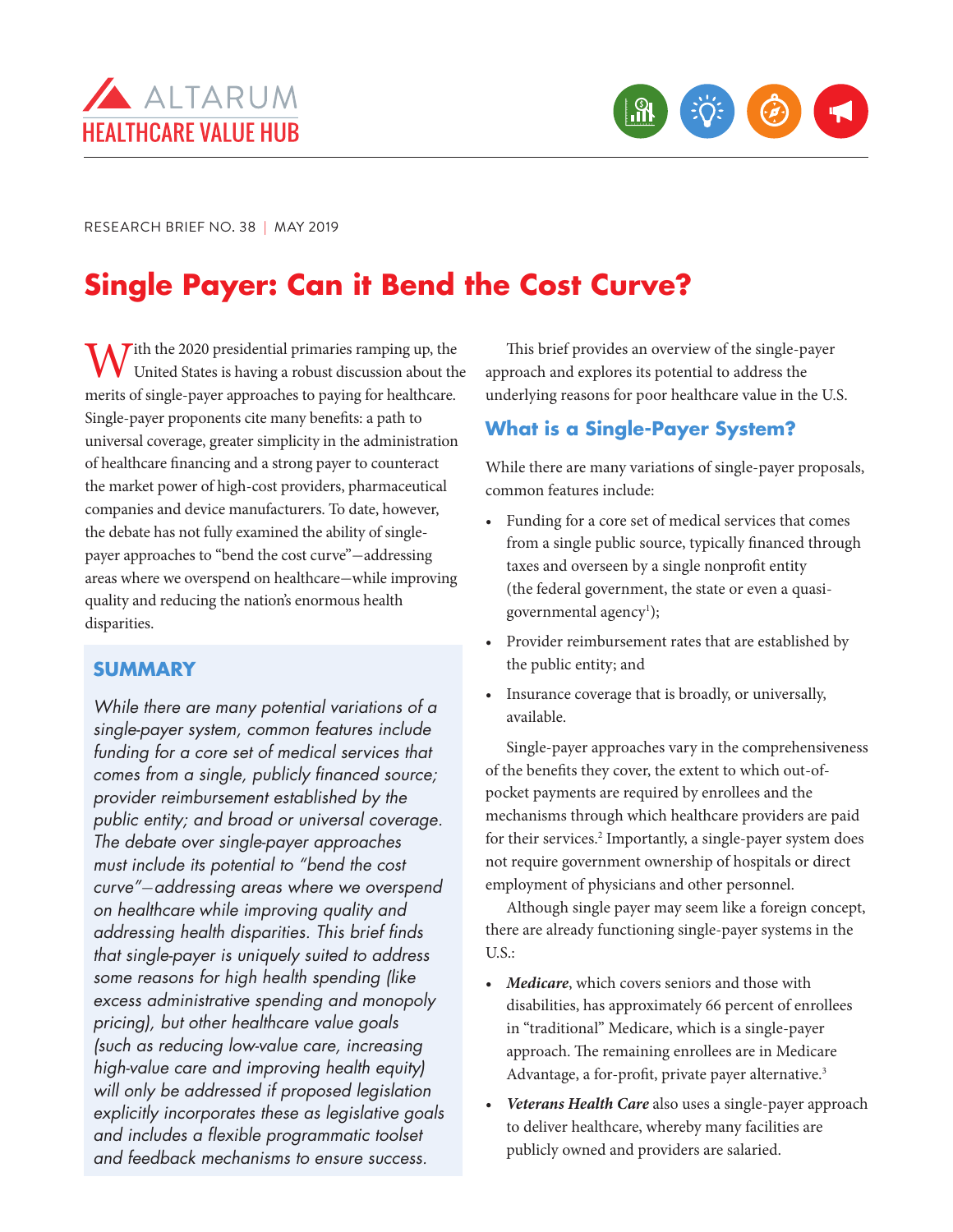*• Maryland* residents are covered by the usual assortment of Medicaid, Medicare and private plans, but ALL types of coverage use the same, state-determined rates for hospital payments.<sup>4</sup>

At the federal-level, a variety of proposals would vastly increase the number of people eligible for single-payer coverage, while attempting to fix the perceived flaws in our existing programs. These proposals vary with respect to who is eligible for coverage:<sup>5</sup>

- "Medicare-for-All," a single-payer coverage approach that would expand Medicare, with fixes, making it available to everyone;
- "Medicare-for-More," a Medicare buy-in option for older individuals who are not yet eligible for the current Medicare program (some variations also make improvements to the current Medicare program); and
- "Medicare-for-Some," a Medicare or Medicare-like plan offered to individuals through the Affordable Care Act Marketplaces (an alternative would do this through Medicaid).

## **Healthcare Value Problems in the U.S.**

Recent polls have found broad public support for coverage approaches that offer universal coverage and do not discriminate based on pre-existing conditions.<sup>6</sup> While such support is heartening, it is important to ask the question: can a single-payer approach address our high healthcare spending, unwarranted price variation and wide disparities in health outcomes that ultimately harm consumers?

Many researchers agree that excess administrative spending and year-over-year increases in unit prices are the top reasons for high healthcare spending in the United States, especially when compared to countries that cover their entire populations while spending less (as a percentage of GDP).7 Moreover, a failure to curtail lowvalue care, to coordinate patient care and to address unmet social needs contributes to greater disparities in health outcomes and poorer health outcomes in general than observed in comparably wealthy countries.

Below, we explore whether single-payer approaches are well suited to address our healthcare value problems or if additional policy prescriptions should be added to proposed legislation to address these important health system failures.

## **Single Payer and Administrative Spending**

One of the strongest claims that can be made for single-payer approaches—particularly those with broad enrollment and few other coverage alternatives—is that they will curtail our nation's excessive spending on healthcare administration, based on the experience of other countries that utilize single-payer approaches.

Administrative spending is incurred by a variety of healthcare stakeholders—insurers, hospitals, doctor's offices and other entities—to conduct the business side of healthcare.<sup>8</sup> Administrative spending represents an estimated 25 to 31 percent of total healthcare expenditures in the U.S.<sup>9</sup> Moreover, growth in administrative spending has outpaced that of overall healthcare expenditures and is projected to increase.<sup>10</sup>

While some administrative spending is necessary, researchers have found that a significant portion of our current spending is unecessary. In fact, the National Academy of Medicine's seminal 2010 work, *The Healthcare Imperative: Lowering Costs and Improving Outcomes,*  identified unnecessary administrative costs as one of six key areas that need to be addressed to improve healthcare value and lower costs.<sup>11</sup>

A great deal of excess administrative spending is associated with our multi-payer financing system, which has resulted in non-uniform rules and great complexity with respect to provider credentialing; quality assurance; billing and payment; and health plan marketing, selection and enrollment.12 In contrast, single-payer approaches enjoy economies of scale and establish uniform rules for provider participation. Moreover, when used to provide broad or universal coverage, the single-payer approach can sharply reduce the administrative expenses associated with determining eligibility for coverage, marketing and underwriting. These savings extend to providers (reduced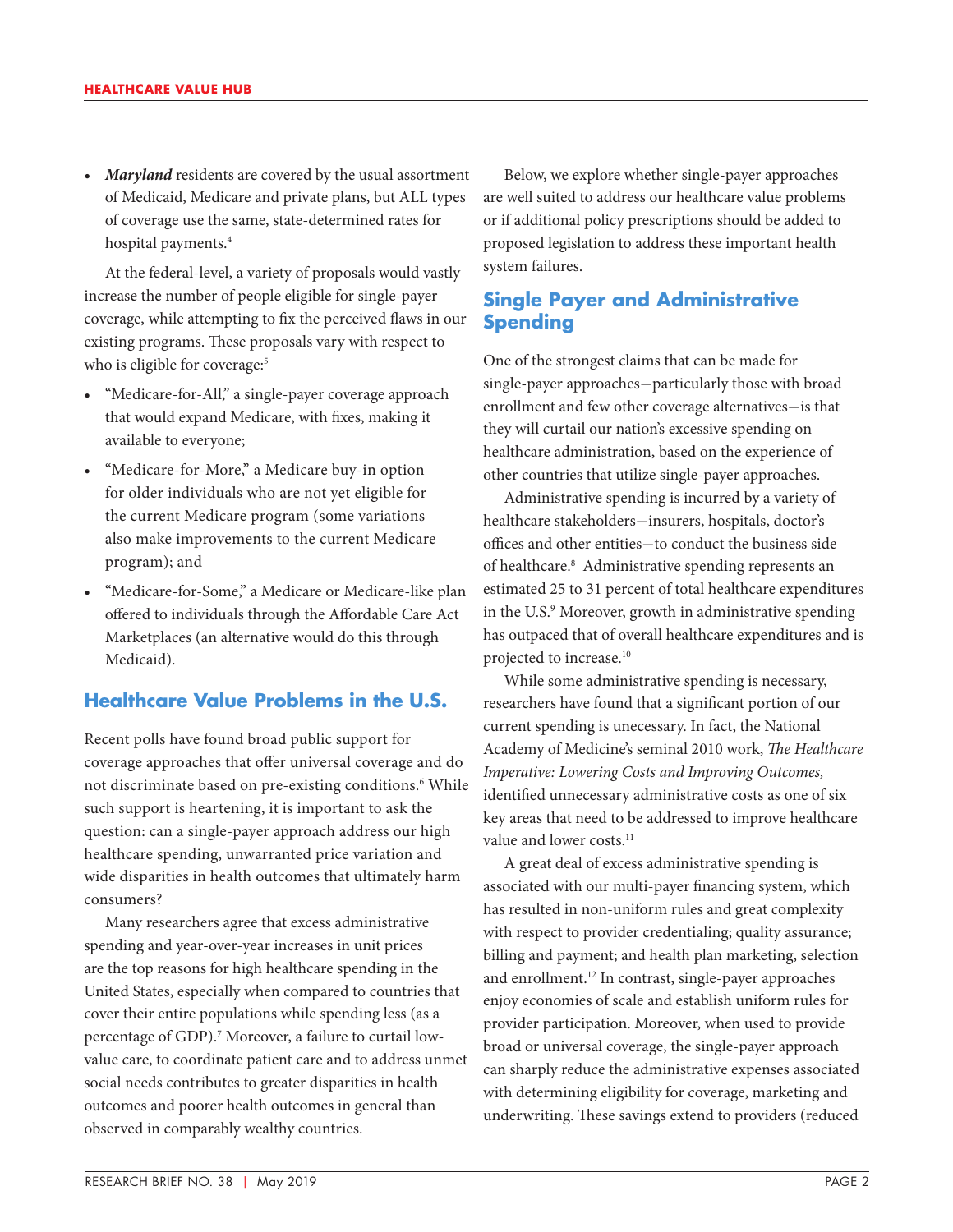expenses for billing and compliance with payer rules for licensing and accreditation) and to patients, who would theoretically have a simpler insurance system to navigate.

While the exact amount of savings is unclear, there is widespread agreement that a single-payer approach featuring broad enrollment and few other payers would significantly reduce administrative spending. Evidence from the current Medicare program demonstrates that large, unified payers can achieve significantly greater administrative efficiencies than multi-payer systems.<sup>13</sup> It has been estimated that a simplified financing system in the U.S. could save nearly 15 percent of overall healthcare spending.<sup>14</sup> These savings could be reinvested to cover more people and/or improve population health.

#### **Single Payer and Unit Prices**

Myriad studies have shown that year-over-year increases in healthcare spending are driven primarily by rising unit prices.<sup>15</sup> But research also suggests large differences in the role of unit price increases in the private sector (the largest driver) versus the public sector (a less important driver).

Medicare and Medicaid unit prices are dictated through a regulatory process that incorporates input from stakeholders.<sup>16</sup> For private insurers, provider reimbursement reflects the relative market power of the insurer and provider, and prices are generally determined though processes that lack transparency. The difference in approaches has resulted in substantial variation between what Medicare pays hospitals and what private payers pay hospitals (on average, more than twice as much).<sup>17</sup>

Moreover, variation in private payer and provider market powers can result in very different payments to providers *in the same geographic area*—researchers have found that private payer hospital reimbursements can vary two-fold in the same city.<sup>18</sup> In addition, recent increases in provider consolidation have raised concerns that private payer provider payment rates will increase furtyer in the future.<sup>19</sup>

The policy toolset for dealing with high unit prices is limited, especially when markets lack competition.<sup>20</sup> Given the consolidation of many U.S. healthcare markets, large, unified payer approaches are an important policy tool for counteracting the monopoly power of providers,

*A simplified financing system could save nearly 15 percent of overall healthcare spending. These savings could be reinvested to cover more people and/or improve population health.*

drug companies and device manufacturers. Both Medicare and the Maryland system have a track record of limiting unit price increases over time.<sup>21</sup>

Better ability to control unit prices could have a downside: Some worry that the prices set by a large, unified payer could diminish the quantity or quality of healthcare providers and treatments. These concerns may be unfounded, however, given that high healthcare spending does not result in superior health outcomes,<sup>22</sup> and in light of high satisfaction with Medicare coverage<sup>23</sup> and the successful use of single-payer models in other countries.

## **Single Payer and Appropriate Use of Services**

While the use of healthcare services is not typically cited as a driver of overall healthcare spending growth,<sup>24</sup> it is widely accepted that we don't provide the right level of medical care in the U.S. Specifically, we provide too much low-value care<sup>25</sup> and too little high-value care.<sup>26</sup> Additionally, there is tremendous variation in healthcare services used to treat patients with the same medical condition across providers and geographic areas.<sup>27</sup> Correcting these issues can reduce health inequities, improve health outcomes and potentially save money.

The evidence is fairly strong with respect to strategies to combat inappropriate use of services. These strategies range from increasing funding for comparative effectiveness research (so we know what works),<sup>28</sup> to provider feedback systems,<sup>29</sup> coverage and benefit design, and patient shared decision making.<sup>30</sup> Another policy tool, value-based provider reimbursement, has a mixed track record but remains part of the tool set. For the most part, these strategies can be used in a variety of coverage environments including, but not limited to, single payer.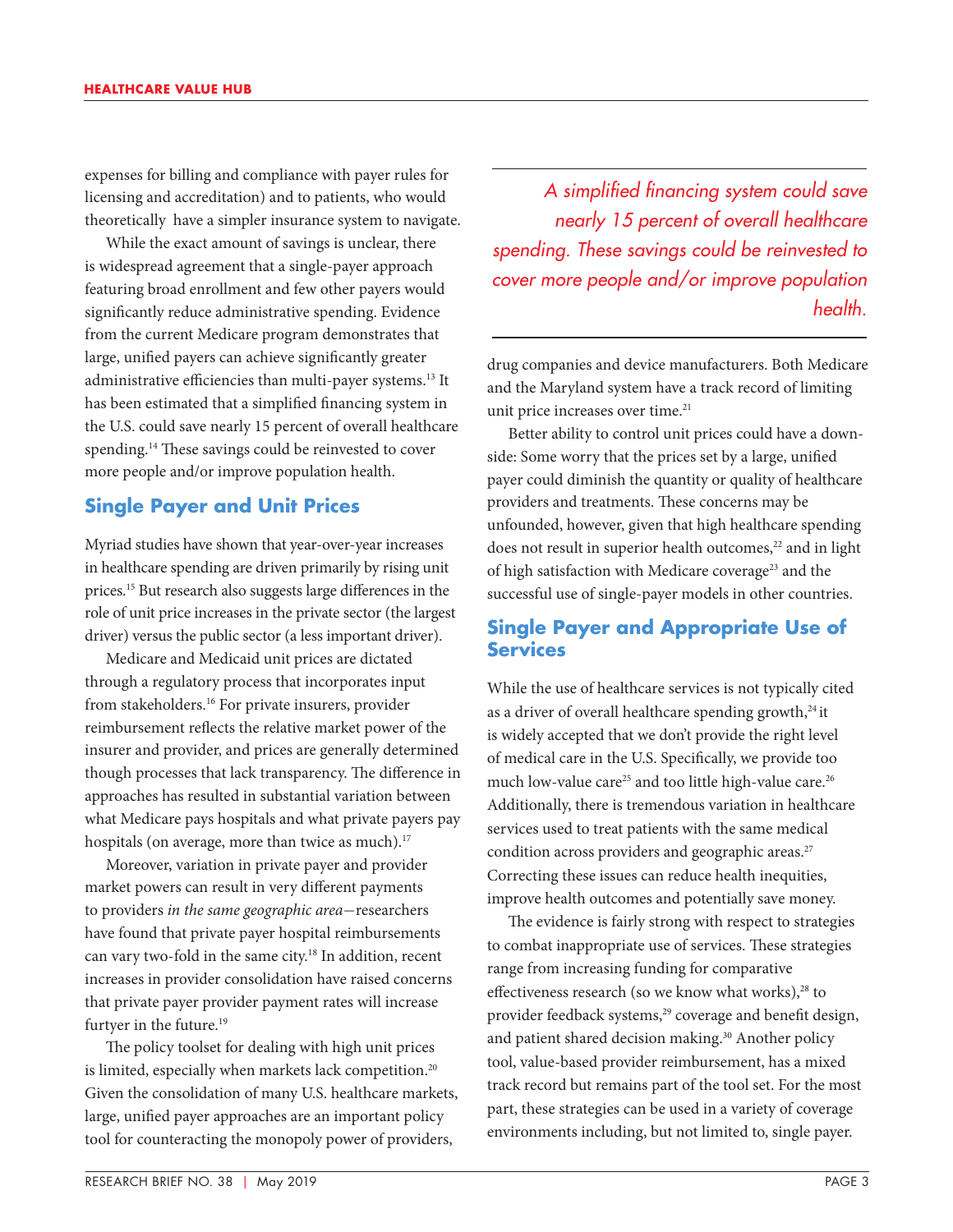*The evidence is clear that people are struggling to pay not only their insurance premiums, but rising deductibles, copayments and coinsurance.*

To date, both private and public plans have a poor track record of reducing the use of low-value care, which represents an estimated 14 percent of healthcare spending.<sup>31</sup> Moreover, Medicare's authorizing legislation lacks the ability to nimbly change the cost-sharing and coverage parameters of traditional Medicare. The current benefit design (which reflects benefit design approaches from the 1960's) is widely considered to be "out-of-step" with designs that promote better health outcomes and protect beneficiaries from catastrophic expenses.<sup>32</sup>

Theoretically, a large, single-payer system is well positioned to implement effective, system-wide strategies to improve healthcare utilization. Both providers and patients would face a uniform set of incentives (both financial and non-financial). This type of alignment is substantially harder to implement in a fragmented, multipayer insurance system.

It is worth noting that Medicare has had recent success in coordinating and managing care for the "dual-eligible" population—low-income, elderly patients who qualify for both Medicaid and Medicare. Economists attribute the successful care coordination of dual-eligibles as a major factor in Medicare's very low per-person spending increase between 2005 and 2015.33

It will be important for single-payer proposals to incorporate a flexible mechanism for addressing this priority, with robust feedback systems to ensure the strategies result in the desired outcomes.

#### **Single Payer and Health Outcomes**

Health coverage that ensures access to needed services is a key determinant of health outcomes.<sup>34</sup> To the extent that single-payer (or other) approaches achieve universal coverage, we should expect significant improvements in health among the newly insured. Further improvements

in health outcomes are possible if the coverage approach successfully reduces potentially harmful low-value care and addresses shortfalls in the use of high-value care, as discussed above.

Even greater health improvements are possible when policymakers and providers look beyond the clinic walls and address the underlying social determinants of health. To date, both public and private payers have embraced pilot projects designed to address unmet social needs like housing, food and transportation. But these are often limited duration projects focused on narrowly-defined populations.35

A promising, but untested, approach is Maryland's Total Cost of Care Model, implemented in early 2019.36 Maintaining Maryland's all-payer approach, this model transitioned hospitals to population-based payment methods with the goal of incentivizing them to focus on population-level health, such as reducing diabetes and opioid use. As noted above, it may be easier for unified payer approaches to create this type of public accountability featuring streamlined incentives and uniform definitions for quality and outcome measures.

As noted in the prior section, it will be important for single-payer proposals to incorporate an explicit, flexible mechanism for addressing unmet social needs in a targeted, evidence-based way.

## **Single Payer and Healthcare Affordability**

The evidence is clear that people are struggling to pay not only their insurance premiums, but rising deductibles, copayments and co-insurance. In 2016, 26 percent of people ages 18-64 had problems paying their medical bills.37 Additionally, 52 percent of debt collection actions involved medical debts.<sup>38</sup>

For several reasons, single payer may make healthcare more affordable, potentially reducing or eliminating medical debt and surprise medical bills. Affordability may arise not only from success in addressing the underlying cost of medical care, but by using an evidence-based approach to allocating cost sharing between the insurer and the patient.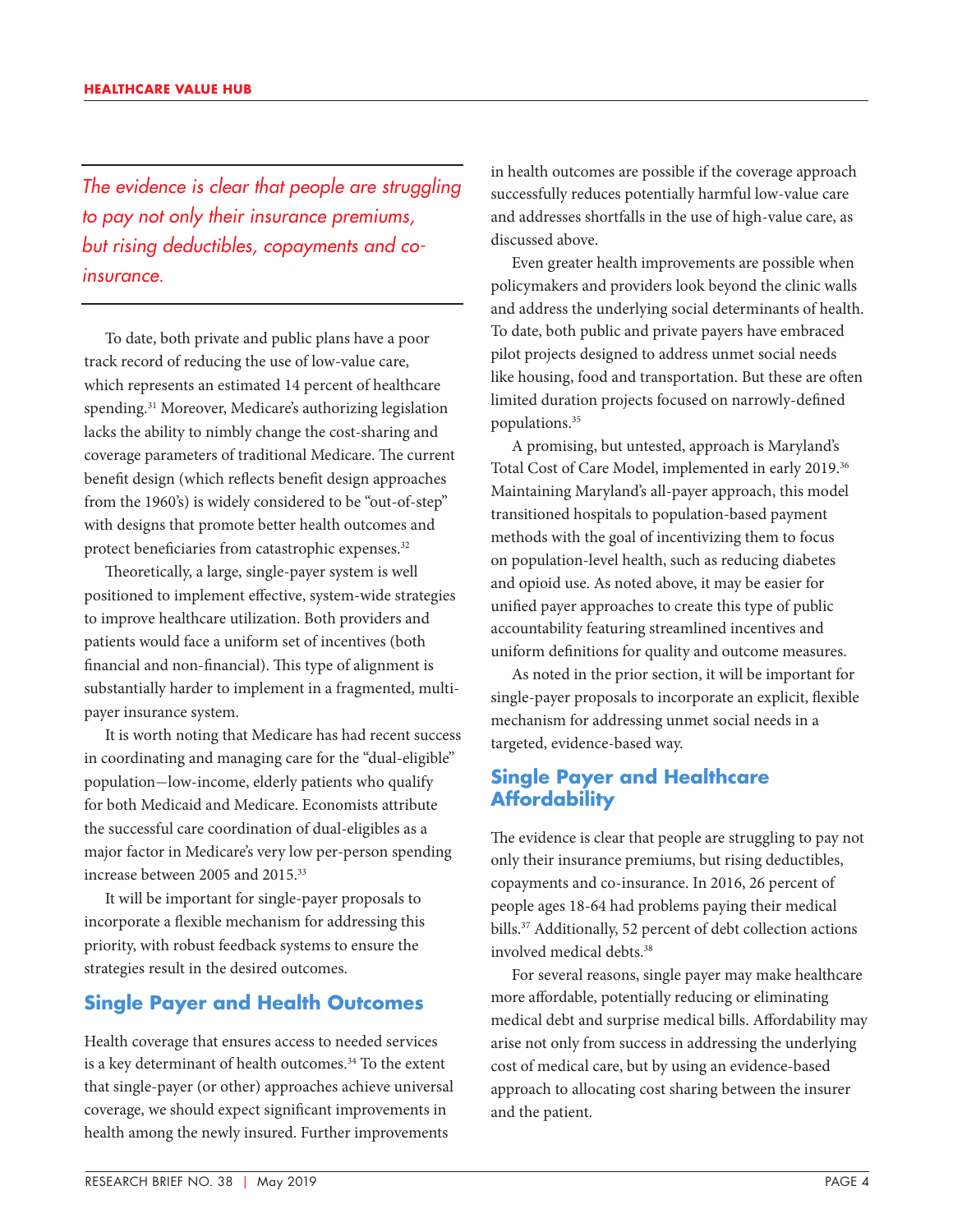*Uniform access to an affordable, high-quality, comprehensive coverage program would greatly reduce (but not eliminate) health disparities in the U.S.*

In a taxpayer-financed system of broad or universal coverage, premiums may be unnecessary and a wasteful driver of administrative spending. Furthermore, health coverage should include the full range of needed medical services to ensure fair access for all individuals and robust health outcomes. In contrast, there is an argument for maintaining evidence-based cost sharing to help address inappropriate use of low-value healthcare services, ideally without reducing the consumption of high-value care.<sup>39</sup>

Any cost sharing included in a single-payer approach must be affordable, easy to understand and predictable (like a simple system of standard copays).<sup>40</sup> Additionally, making healthcare affordable may require cost-sharing features that slide with family income. While it is possible to standardize cost-sharing designs across private-payers, few states have the legislative authority to do so. This type of cost sharing may be easier to achieve with a single-payer approach.

 Finally, in order to truly address consumers' affordability concerns, a single-payer system must be designed in a way that does not create an unfair tax burden on individuals and families. Proposed legislation should minimize taxpayer burden by incorporating elements to constrain excess prices, addressing all forms of waste in the healthcare system and addressing upstream health needs before they become unnecessarily expensive. After these measures, the cost of the coverage program must be attributed fairly, with higher-income taxpayers paying a greater share than lower-income taxpayers.

## **Single Payer and Healthcare Equity**

Our current system is rife with health disparities, including disparities in outcomes that arise from unmet social needs, lack of access to coverage and biases in treatment approaches.<sup>41</sup> These disparities are strongly

linked to geography, income, race and primary language.

Uniform access to an affordable, high-quality, comprehensive coverage program would greatly reduce (but not eliminate) health disparities in the U.S. As many have noted, achieving health equity will require additional, significant efforts beyond solely implementing a universal coverage system.42 Efforts must include targeted actions to address unmet social needs and, in some cases, strategies to address community-wide needs. Implicit bias on the part of providers must be addressed through training and effective clinical feedback mechanisms.

A unified single-payer system features some specific advantages with respect to health equity. For example, extending coverage to all individuals negates concerns about adverse selection. Including all people in one large risk pool facilitates risk adjusting payments to providers and prevents plans from "cherry picking" enrollees.<sup>43,44</sup> In a 2018 study, researchers found that a single-payer system increased health equity and performed better in risk pooling compared to multiplayer systems.<sup>45</sup> Moreover, as discussed above, single payer can explicitly control how the burden of healthcare costs falls on individuals and families, an insurmountable challenge in the current, fragmented healthcare system. A single financing entity (e.g., the federal government) can also be explicit and deliberate in distributing health spending to fund the population's healthcare costs and needs.46

#### **A Role for Private Payers?**

A key question in this debate is whether there is a role for private healthcare plans in a single-payer system. As noted above, today's Medicare system includes a private payer alternative called Medicare Advantage (not available in all parts of the country). In addition, most "traditional" Medicare enrollees purchase highly regulated, but privately purchased, supplemental health plans that "wrap around" the Medicare benefit.

Private plan proponents, particularly those who believe private plans are inherently more efficient than public plans, hope that having a role for private health plans will impose discipline on the public payer. For this public-private approach to be successful, the public insurer would need flexibility in how it designs health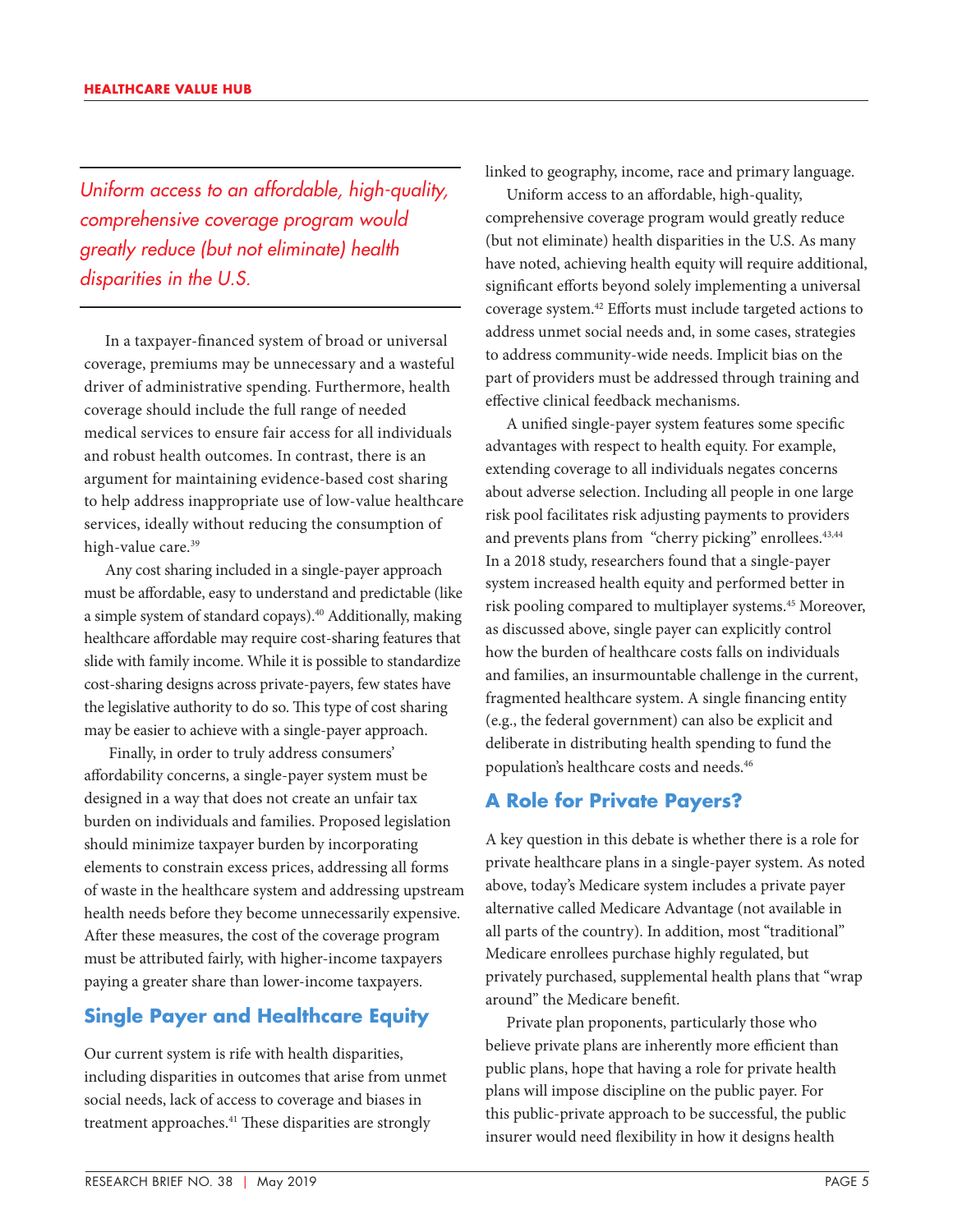*A single-payer system should not replicate the defects of our current system.*

benefits, credentials providers and develops other aspects of coverage architecture. However, to date, there is little evidence showing that private payers are more efficient. Unlike other private health plans, Medicare Advantage plans can limit their provider reimbursement to traditional Medicare payment rates. $47$  Even with this ability, relatively few Medicare Advantage plans are able to keep their costs below those of traditional Medicare. Those that have successfully accomplished this are concentrated in just a few counties and exclusively deploy health maintenance organization approaches that do not pay for out-ofnetwork care.<sup>48</sup>

Opponents of private plan alternatives are concerned that having multiple plan options will undermine the efficiencies that stem from broad enrollment in a singlepayer plan (increasing overall spending if private payers are not able to mirror the efficiencies of the public payer) and burden consumers if their choices become difficult to navigate. Cherry picking of healthy enrollees is also a significant concern, and studies show that high-cost beneficiaries typically transition from Medicare Advantage back to traditional Medicare.<sup>49</sup>

Experience with Medicare Advantage also suggests that regulators will have to remain vigilant with respect to healthcare disparities. Some studies show significant racial and ethnic disparities with respect to minority enrollees in Medicare Advantage.<sup>50</sup> Medicare CAHPS surveys reveal that individuals who are Black, American Indian, Hispanic or Alaska Natives report worse clinical experiences than those of White beneficiaries.<sup>51</sup> Black beneficiaries report having less healthcare access and using fewer preventive services, such as flu vaccinations, diabetes management care and blood pressure control.

An approach that allows for supplementary private plans (in addition to the single-payer plan) raises concerns about health equity, as some individuals will be able to afford supplemental coverage that provides more options

for care. As noted above, ensuring that all needed services are covered with cost sharing set at affordable levels may be administratively more efficient and produce better and fairer outcomes.

### **Conclusion**

With more than 70 percent of Americans in favor of a single-payer system,<sup>52</sup> it is important for lawmakers, advocates and other stakeholders to address concerns about taxes, quality and access, and ensure that singlepayer proposals maximize the value of our healthcare spending. A single-payer system should not replicate the defects of our current system.

The advantages of a single-payer approach with respect to reducing excess administrative spending and addressing high unit prices have been widely acknowledged. But other healthcare value problems must be explicitly addressed in single-payer proposals to ensure that the system is able to curtail low-value care, increase high-value care, address disparities in treatment, move healthcare spending upstream (including addressing unmet social needs in a more systematic way) and ensure that care is affordable. Program approaches to correct current deficiencies must be flexible, with robust feedback systems to allow for continuous quality improvement and to ensure that patients are ultimately better off.

#### **Notes**

- 1. Flieger, Signe, "What We Talk About When We Talk About Single Payer," *Health Affairs*, Bethesda, Maryland. (Sept. 19, 2017). [https://www.healthaffairs.org/](https://www.healthaffairs.org/do/10.1377/hblog20170919.062040/full/) [do/10.1377/hblog20170919.062040/full/](https://www.healthaffairs.org/do/10.1377/hblog20170919.062040/full/)
- 2. Blumberg, Linda, and John Holahan, T*he Pros and Cons of Single-Payer Health Plans*, The Urban Institute, Washington, D.C. (March 2019). [https://www.urban.org/](https://www.urban.org/sites/default/files/publication/99918/pros_and_cons_of_a_single-payer_plan.pdf) [sites/default/files/publication/99918/pros\\_and\\_cons\\_](https://www.urban.org/sites/default/files/publication/99918/pros_and_cons_of_a_single-payer_plan.pdf) [of\\_a\\_single-payer\\_plan.pdf](https://www.urban.org/sites/default/files/publication/99918/pros_and_cons_of_a_single-payer_plan.pdf)
- 3. Jacobson, Gretchen, Anthony Damico and Tricia Neuman, *A Dozen Facts About Medicare Advantage*, Kaiser Family Foundation, Washington, D.C. (Nov. 13, 2018). https://www.kff.org/medicare/issue-brief/a-dozenfacts-about-medicare-advantage/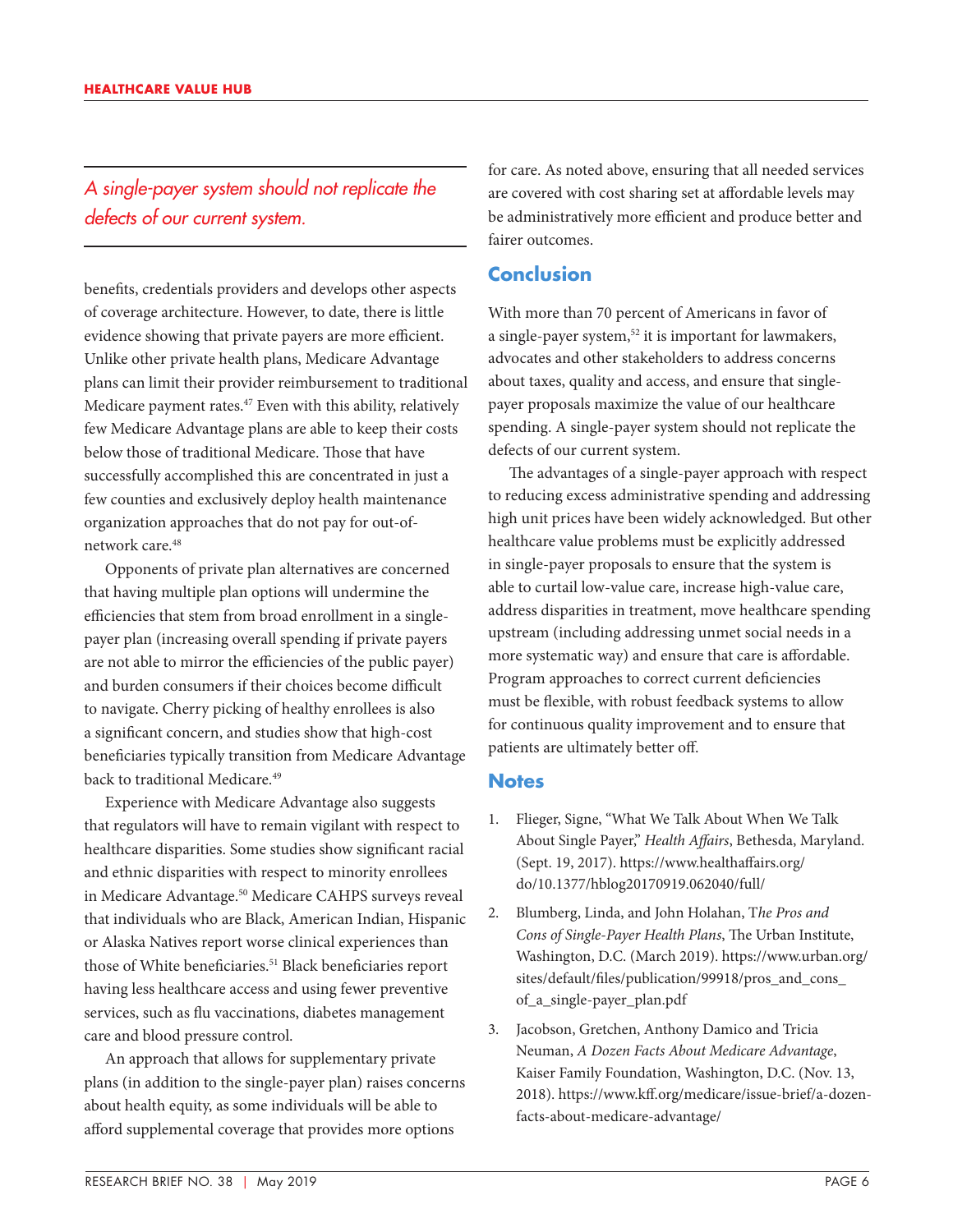- 4. Butto, Erin, *Hospital Rate Setting: Promising, but Challenging to Replicate*, Research Brief No. 1, Healthcare Value Hub (August 2017). [https://](https://www.healthcarevaluehub.org/advocate-resources/publications/hospital-rate-setting-promising-challenging-replicate/) [www.healthcarevaluehub.org/advocate-resources/](https://www.healthcarevaluehub.org/advocate-resources/publications/hospital-rate-setting-promising-challenging-replicate/) [publications/hospital-rate-setting-promising](https://www.healthcarevaluehub.org/advocate-resources/publications/hospital-rate-setting-promising-challenging-replicate/)[challenging-replicate/](https://www.healthcarevaluehub.org/advocate-resources/publications/hospital-rate-setting-promising-challenging-replicate/)
- 5. Kaiser Family Foundation, *Compare Medicare-for-all and Public Plans Proposals*, Washington, D.C. (May 2, 2019). [https://www.kff.org/interactive/compare](https://www.kff.org/interactive/compare-medicare-for-all-public-plan-proposals/)[medicare-for-all-public-plan-proposals/](https://www.kff.org/interactive/compare-medicare-for-all-public-plan-proposals/)
- 6. Kaiser Family Foundation, *KFF Health Tracking Poll— April 2019: Surprise Medical Bills and Public's View of the Supreme Court and Continuing Protections for People With Pre-Existing Conditions*, [https://www.kff.](https://www.kff.org/health-costs/poll-finding/kff-health-tracking-poll-april-2019/) [org/health-costs/poll-finding/kff-health-tracking-poll](https://www.kff.org/health-costs/poll-finding/kff-health-tracking-poll-april-2019/)[april-2019/](https://www.kff.org/health-costs/poll-finding/kff-health-tracking-poll-april-2019/) (accessed May 13, 2019).
- 7. The Advisory Board Company, *Why the U.S. Spends so Much on Health Care (It's Not What You Think)*, Washington, D.C. (March 14, 2018). [https://www.](https://www.advisory.com/daily-briefing/2018/03/14/spending-study) [advisory.com/daily-briefing/2018/03/14/spending-study](https://www.advisory.com/daily-briefing/2018/03/14/spending-study)
- 8. Quincy, Lynn and Dakota Staren, *Excess Administrative Spending in Healthcare: Significant Savings Possible*, Research Brief No. 30, Healthcare Value Hub (November 2018). [https://www.healthcarevaluehub.org/advocate](https://www.healthcarevaluehub.org/advocate-resources/publications/excess-administrative-spending-he)[resources/publications/excess-administrative-spending](https://www.healthcarevaluehub.org/advocate-resources/publications/excess-administrative-spending-he)[healthcare-significant-savings-possible/](https://www.healthcarevaluehub.org/advocate-resources/publications/excess-administrative-spending-he)
- 9. Himmelstein, David, et al., "A Comparison of Hospital Administrative Costs in Eight Nations: U.S. Costs Exceed All Others by Far," *Health Affairs*, Vol. 33, No. 9 (September 2014). https://www.healthaffairs.org/ doi/10.1377/hlthaff.2013.1327
- 10. Tseng, P., et al., "Administrative Costs Associated with Physician Billing and Insurance-Related Activities at an Academic Health Care System," *JAMA* (Feb. 20, 2018). [https://jamanetwork.com/journals/jama/article](https://jamanetwork.com/journals/jama/article-abstract/2673148)[abstract/2673148](https://jamanetwork.com/journals/jama/article-abstract/2673148)
- 11. Yong, P.L., R.S. Saunders, and L.A. Olsen, "The Healthcare Imperative: Lowering Costs and Improving Outcomes," The National Academies Collection (2010). <https://www.ncbi.nlm.nih.gov/books/NBK53942/>
- 12. Jiwani, Aliya, et al., "Billing and Insurance-Related Administrative Costs in United States' Health

Care: Synthesis of Micro-Costing Evidence," *BMC Health Services Research* (Nov. 13, 2014). [https://](https://bmchealthservres.biomedcentral.com/articles/10.1186/s12913-014-0556-7) [bmchealthservres.biomedcentral.com/articles/10.1186/](https://bmchealthservres.biomedcentral.com/articles/10.1186/s12913-014-0556-7) [s12913-014-0556-7](https://bmchealthservres.biomedcentral.com/articles/10.1186/s12913-014-0556-7)

- 13. Ibid.
- 14. Ibid.
- 15. Hunt, Amanda, *Strategies to Address High Unit Prices: A Primer for States*, Healthcare Value Hub, Washington, D.C. (November 2018).
- 16. Tompkins, Christopher, Stuart Altman and Efrat Eilat, "The Precarious Pricing System for Hospital Services," *Health Affairs*, Vol. 25, No. 1 (January 2006). https:// [www.healthaffairs.org/doi/full/10.1377/hlthaff.25.1.45](http://www.healthaffairs.org/doi/full/10.1377/hlthaff.25.1.45)
- 17. Livingston, Shelby, "Employer Health Plans Pay Hospitals 241% of Medicare," *Modern Healthcare* (May 9, 2019). https://www.modernhealthcare.com/payment/ employer-health-plans-pay-hospitals-241-medicare
- 18. Ginsburg, Paul B., *Wide Variation in Hospital and Physician Payment Rates Evidence of Provider Market Power*, Center for Studying Health System Change, Washington, D.C. (November 2010). [http://www.](http://www.hschange.org/CONTENT/1162/) [hschange.org/CONTENT/1162/](http://www.hschange.org/CONTENT/1162/) See also: White, Chapin, James D. Reschovsky, and Amelia M. Bond, "Understanding Differences Between High- And Low-Price Hospitals: Implications for Efforts to Rein in Costs," *Health Affairs*, Vol. 33, No. 2 (February 2014).
- 19. Altarum Healthcare Value Hub, *Cost & Quality Problems: Provider Market Power*, [http://www.](http://www.healthcarevaluehub.org/cost-and-quality-problems/browse-cost-driverquality-issue/provider-market-power/) [healthcarevaluehub.org/cost-and-quality-problems/](http://www.healthcarevaluehub.org/cost-and-quality-problems/browse-cost-driverquality-issue/provider-market-power/) [browse-cost-driverquality-issue/provider-market](http://www.healthcarevaluehub.org/cost-and-quality-problems/browse-cost-driverquality-issue/provider-market-power/)[power/](http://www.healthcarevaluehub.org/cost-and-quality-problems/browse-cost-driverquality-issue/provider-market-power/) (accessed on Oct. 2, 2018)
- 20. Hunt (November 2018).
- 21. *Evaluation of the Maryland All-Payer Model*, U.S. Centers for Medicare & Medicaid Services (Marcy 2018). [https://downloads.cms.gov/files/cmmi/md-all](https://downloads.cms.gov/files/cmmi/md-all-payer-thirdannrpt.pdf)[payer-thirdannrpt.pdf](https://downloads.cms.gov/files/cmmi/md-all-payer-thirdannrpt.pdf)
- 22. Cost and quality both exhibit wide variation and are poorly correlated. See: Hussey, Peter, Samuel Werthemier and Ateev Mehrotra, *The Association Between Health Care Quality and Cost: A Systemic Review*, National Institute of Health, Vol. 158 No. 1 (May 2016).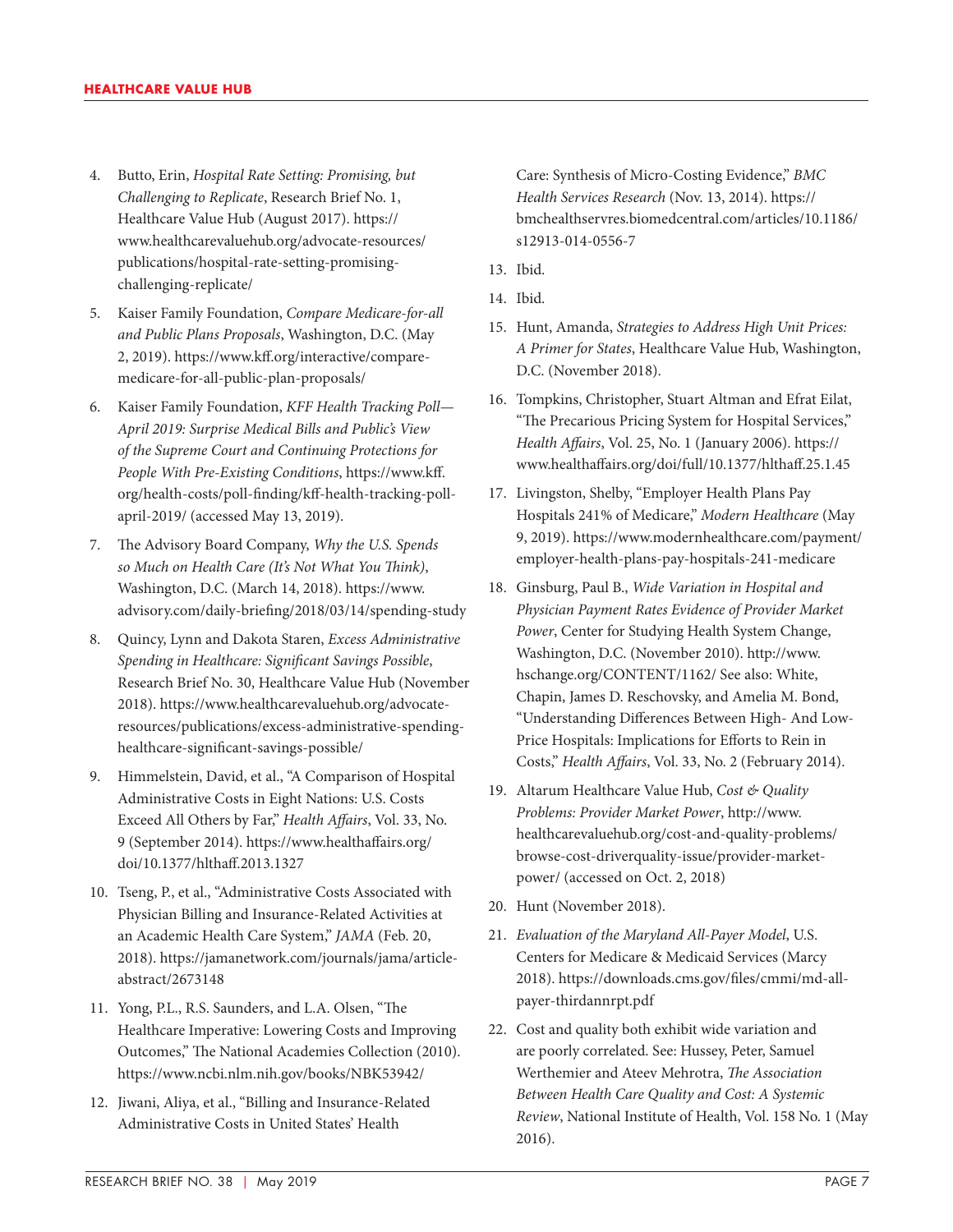- 23. *Medicare as Reflected in Public Opinion*, American Society on Aging, [https://www.asaging.org/blog/medicare](https://www.asaging.org/blog/medicare-reflected-public-opinion)[reflected-public-opinion](https://www.asaging.org/blog/medicare-reflected-public-opinion) (accessed on May 8, 2019).
- 24. The Advisory Board Company (March 14, 2018).
- 25. Beaudin-Seiler, Lynn Quincy and Rebecca Cooper, *Reducing Low Value Care: Saving Money and Improving Health*, Research Brief No. 32, Healthcare Value Hub (November 2018).
- 26. Cooper, Rebecca and Lynn Quincy, *High Value Care: Strategies to Address Underuse*, Research Brief No. 31, Healthcare Value Hub (November 2018).
- 27. Fisher, Elliot and Jonathan Skinner, "Making Sense of Geographic Variations in Health Care: The New IOM Report," *Health Affairs*, Washington, D.C. (July 24, 2013). [https://www.healthaffairs.org/do/10.1377/](https://www.healthaffairs.org/do/10.1377/hblog20130724.033319/full/) [hblog20130724.033319/full/](https://www.healthaffairs.org/do/10.1377/hblog20130724.033319/full/)
- 28. Comparative Effectiveness Research, *Health Affairs* Policy Brief (Oct. 8, 2010).
- 29. Hunt, Amanda, *Non-Financial Provider Incentives: Looking Beyond Provider Payment Reform*, Research Brief No. 24, Healthcare Value Hub (February 2018).
- 30. Staren, Dakota, and Sunita Krishnan, *The Consumer Benefits of Patient Shared Decision Making*, Research Brief No. 37, Healthcare Value Hub (May 2019).
- 31. Cooper (November 2018). See also: MEDPAC, *Report to the Congress: Medicare and the Health Care Delivery System,* Washington, D.C. (June 2018). [http://www.](http://www.medpac.gov/docs/default-source/reports/jun18_ch10_medpacreport_sec.pdf?sfvrsn=0) [medpac.gov/docs/default-source/reports/jun18\\_ch10\\_](http://www.medpac.gov/docs/default-source/reports/jun18_ch10_medpacreport_sec.pdf?sfvrsn=0) [medpacreport\\_sec.pdf?sfvrsn=0](http://www.medpac.gov/docs/default-source/reports/jun18_ch10_medpacreport_sec.pdf?sfvrsn=0)
- 32. Schoen, Cathy, and Karen Davis, *Modernizing Medicare's Benefit Design and Low-Income Subsidies to Ensure Access and Affordability*, The Commonwealth Fund, Washington, D.C. (July 2015). [https://www.](https://www.commonwealthfund.org/publications/issue-briefs/2015/jul/modernizing-medicares-benefit-design-and-low-income-subsidies) [commonwealthfund.org/publications/issue-briefs/2015/](https://www.commonwealthfund.org/publications/issue-briefs/2015/jul/modernizing-medicares-benefit-design-and-low-income-subsidies) [jul/modernizing-medicares-benefit-design-and-low](https://www.commonwealthfund.org/publications/issue-briefs/2015/jul/modernizing-medicares-benefit-design-and-low-income-subsidies)[income-subsidies](https://www.commonwealthfund.org/publications/issue-briefs/2015/jul/modernizing-medicares-benefit-design-and-low-income-subsidies)
- 33. Keohane, Laura, et al., "Trends in Medicare Fee-for-Service Spending Growth for Dual-Eligible Beneficiaries, 2007-15," *Health Affairs*, Vol. 37, No. 8 (August 2018). [https://www.healthaffairs.org/doi/10.1377/](https://www.healthaffairs.org/doi/10.1377/hlthaff.2018.0143) [hlthaff.2018.0143](https://www.healthaffairs.org/doi/10.1377/hlthaff.2018.0143)
- 34. U.S. Institute of Medicine, Committee on the Consequences of Uninsurance, *Care Without Coverage: Too Little, Too Late*, Washington, D.C. (2002). [https://](https://www.ncbi.nlm.nih.gov/books/ NBK220636/) [www.ncbi.nlm.nih.gov/books/ NBK220636/](https://www.ncbi.nlm.nih.gov/books/ NBK220636/) See also: Sommers, Benjamin D., et al., "Changes in Utilization and Health Among Low-Income Adults After Medicaid Expansion or Expanded Private Insurance," *JAMA Internal Medicine*, (Aug. 8, 2016). [https://jamanetwork.](https://jamanetwork.com/journals/jamainternalmedicine/fullarticle/2542420) [com/journals/jamainternalmedicine/fullarticle/2542420](https://jamanetwork.com/journals/jamainternalmedicine/fullarticle/2542420)
- 35. Masterson, Les, "Maryland's All-Payer Model Saved Medicare Millions in First 3 Years," *HealthcareDive*, Maryland (March 19, 2018).
- 36. Sapra, Katherine, Katie Wunderlich and Howard Haft, "Maryland Total Care of Care Model: Transforming Health and Health Care," *JAMA Network*, (Feb. 21, 2019). [https://jamanetwork.com/journals/jama/](https://jamanetwork.com/journals/jama/fullarticle/2726614) [fullarticle/2726614](https://jamanetwork.com/journals/jama/fullarticle/2726614). CMS estimates show that this program will save Medicare over \$1 billion by the end of 2023, while dramatically increasing healthcare quality. See also: Centers for Medicare and Medicaid, *Maryland Total Cost of Care Model*, [https://innovation.cms.gov/](https://innovation.cms.gov/initiatives/md-tccm/) [initiatives/md-tccm/](https://innovation.cms.gov/initiatives/md-tccm/) (accessed May 2, 2019).
- 37. *New Kaiser/New York Times Survey Finds One in Five Working-Age Americans with Health Insurance Report Problems Paying Medical Bills*, Kaiser Family Foundation (Jan. 5, 2016). [https://www.kff.org/health-costs/press](https://www.kff.org/health-costs/press-release/new-kaisernew-york-times-survey-finds-one-in-five-working-age-americans-with-health-insurance-report-problems-paying-medical-bills/)[release/new-kaisernew-york-times-survey-finds-one](https://www.kff.org/health-costs/press-release/new-kaisernew-york-times-survey-finds-one-in-five-working-age-americans-with-health-insurance-report-problems-paying-medical-bills/)[in-five-working-age-americans-with-health-insurance](https://www.kff.org/health-costs/press-release/new-kaisernew-york-times-survey-finds-one-in-five-working-age-americans-with-health-insurance-report-problems-paying-medical-bills/)[report-problems-paying-medical-bills/](https://www.kff.org/health-costs/press-release/new-kaisernew-york-times-survey-finds-one-in-five-working-age-americans-with-health-insurance-report-problems-paying-medical-bills/)
- 38. Mcelwee, Sean, *Enough to Make you Sick: The Burden of Medical Debt*, DEMOS, [https://www.demos.org/sites/](https://www.demos.org/sites/default/files/publications/Medical%20Debt.pdf) [default/files/publications/Medical%20Debt.pdf](https://www.demos.org/sites/default/files/publications/Medical%20Debt.pdf)
- 39. Brot-Goldberg, Zarek, et al., *What Does a Dedcutible Do? The Impact of Cost-Sharing on Health Care Prices, Quantities, and Spending Dynamics*, Harvard Kennedy School. (October 2015). [https://research.hks.harvard.](https://research.hks.harvard.edu/publications/getFile.aspx?Id=1265) [edu/publications/getFile.aspx?Id=1265](https://research.hks.harvard.edu/publications/getFile.aspx?Id=1265)
- 40. Consumers Union, *What's Behind the Door: Consumer's Difficulties Selecting Health Plans*, Washington, D.C. (January 2012). [https://advocacy.consumerreports.org/](https://advocacy.consumerreports.org/wp-content/uploads/2013/04/Consumer-Difficulties-Selecting-Health-Plans-Jan-2012.pdf) [wp-content/uploads/2013/04/Consumer-Difficulties-](https://advocacy.consumerreports.org/wp-content/uploads/2013/04/Consumer-Difficulties-Selecting-Health-Plans-Jan-2012.pdf)[Selecting-Health-Plans-Jan-2012.pdf](https://advocacy.consumerreports.org/wp-content/uploads/2013/04/Consumer-Difficulties-Selecting-Health-Plans-Jan-2012.pdf)